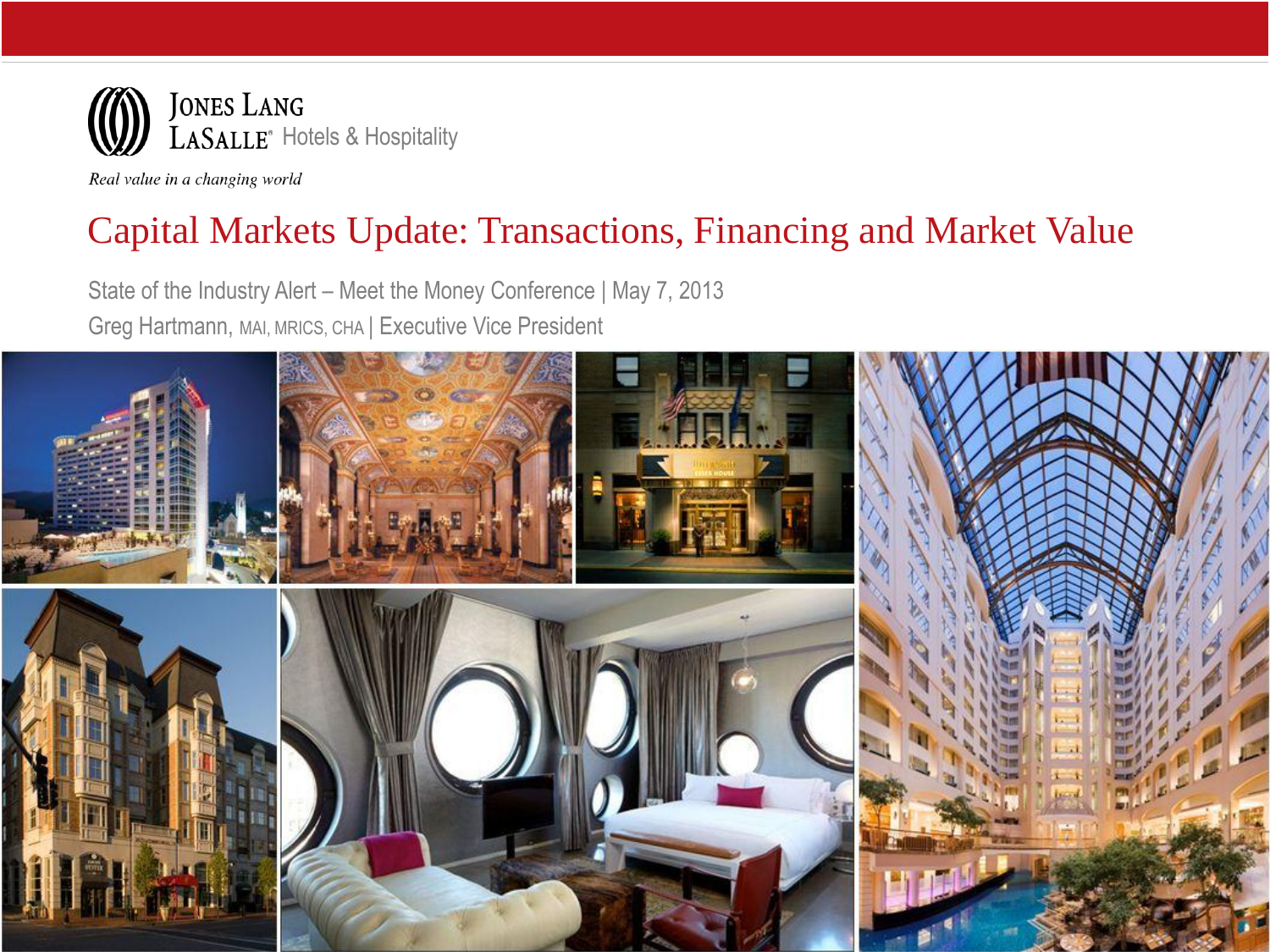#### Transactions volume recovers to five-year high in 2012



**U.S. Hotel Transactions Volume**

Source: Jones Lang LaSalle<br> **(IIN)** JONES LANG LASALLE<sup>®</sup> Real value in a changing world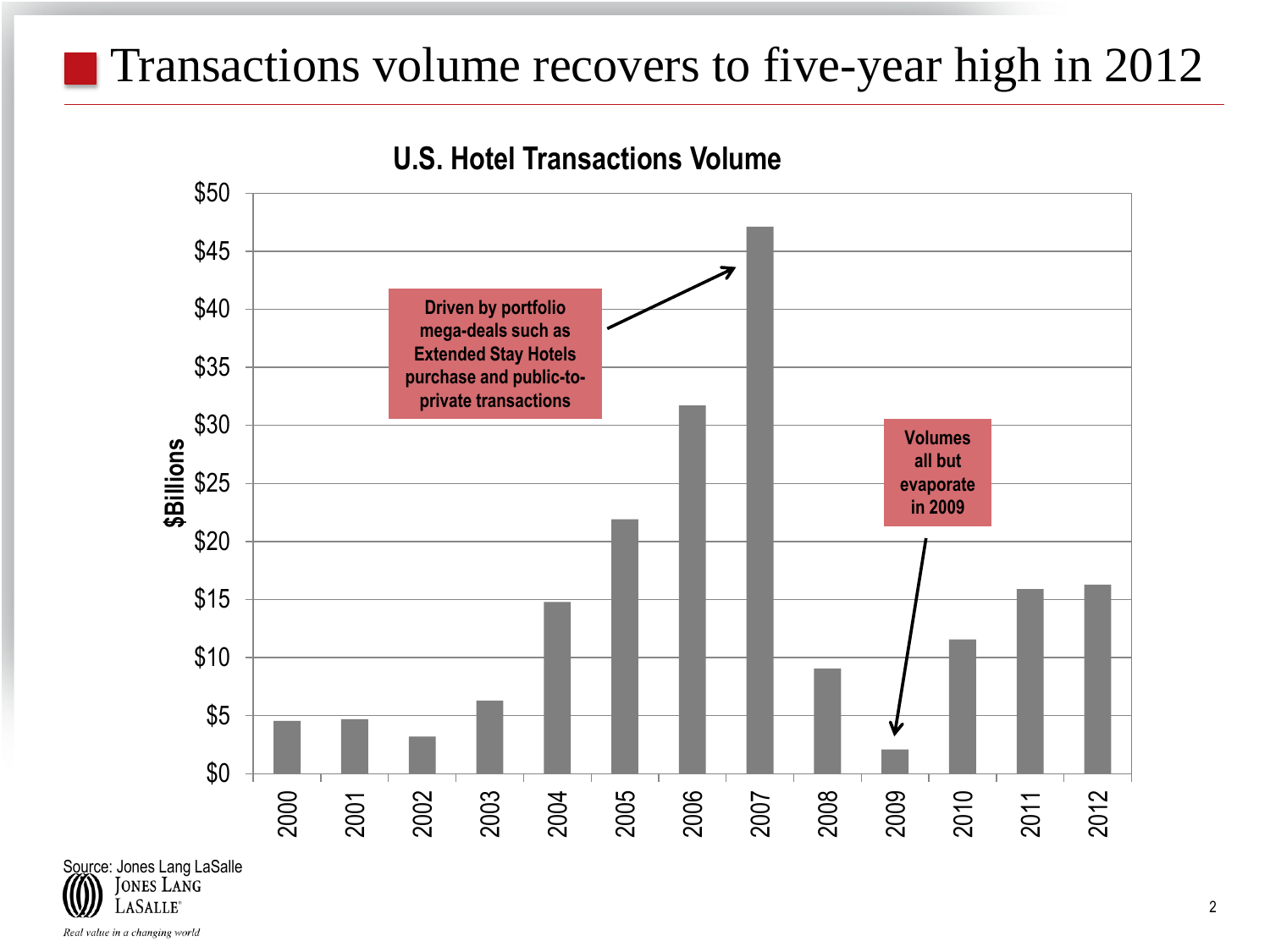# Significant U.S. single-asset transactions in YTD 2013

| <b>Property name</b>                  | Location          | <b>Closing date</b> | Price (\$M) | <b>Rooms</b> | Price per key (\$) |
|---------------------------------------|-------------------|---------------------|-------------|--------------|--------------------|
| Atlanta Marriott Marquis*             | Atlanta, GA       | $Jan-13$            | Undisclosed | 1,663        | Undisclosed        |
| <b>Flatotel New York</b>              | New York, NY      | Feb-13              | \$180.0     | 288          | \$625,000          |
| Lowes Madison Hotel                   | Washington, D.C.  | Feb-13              | \$140.0     | 356          | \$393,300          |
| Courtyard Waikiki                     | Honolulu, HI      | Apr- $13$           | \$127.0     | 401          | \$316,700          |
| Miami Beach Resort and Spa*           | Miami Beach, FL   | Mar-13              | \$117.0     | 424          | \$275,900          |
| Alex Hotel New York                   | New York, NY      | Feb-13              | \$115.0     | 203          | \$566,500          |
| Embassy Suites San Diego              | San Diego, CA     | $Jan-13$            | \$112.5     | 337          | \$333,800          |
| Boston Back Bay Hotel*                | Boston, MA        | Feb-13              | \$94.5      | 225          | \$420,000          |
| The James Hotel SoHo                  | New York, NY      | Mar-13              | \$85.0      | 114          | \$745,600          |
| The Driskill Hotel*                   | Austin, TX        | Mar-13              | \$84.5      | 189          | \$447,100          |
| Residence Inn Denver City Center      | Denver, CO        | Apr-13              | \$80.0      | 228          | \$350,900          |
| Hyatt Place Midtown                   | New York, NY      | Apr- $13$           | \$76.2      | 185          | \$411,900          |
| Hilton Cabana Miami Beach*            | Miami Beach, FL   | $Jan-13$            | \$71.6      | 231          | \$310,000          |
| <b>W</b> Hotel New Orleans            | New Orleans, LA   | Apr-13              | \$65.0      | 410          | \$158,500          |
| Omni Providence                       | Providence, RI    | $Jan-13$            | \$65.0      | 564          | \$115,200          |
| Holiday Inn Express Fisherman's Wharf | San Francisco, CA | Feb-13              | \$60.5      | 252          | \$240,100          |
| InterContinental New Orleans*         | New Orleans, LA   | $Jan-13$            | \$60.0      | 479          | \$125,300          |

\*Seller advised by Jones Lang LaSalle







Source: Jones Lang LaSalle **JONES LANG** LASALLE<sup>®</sup>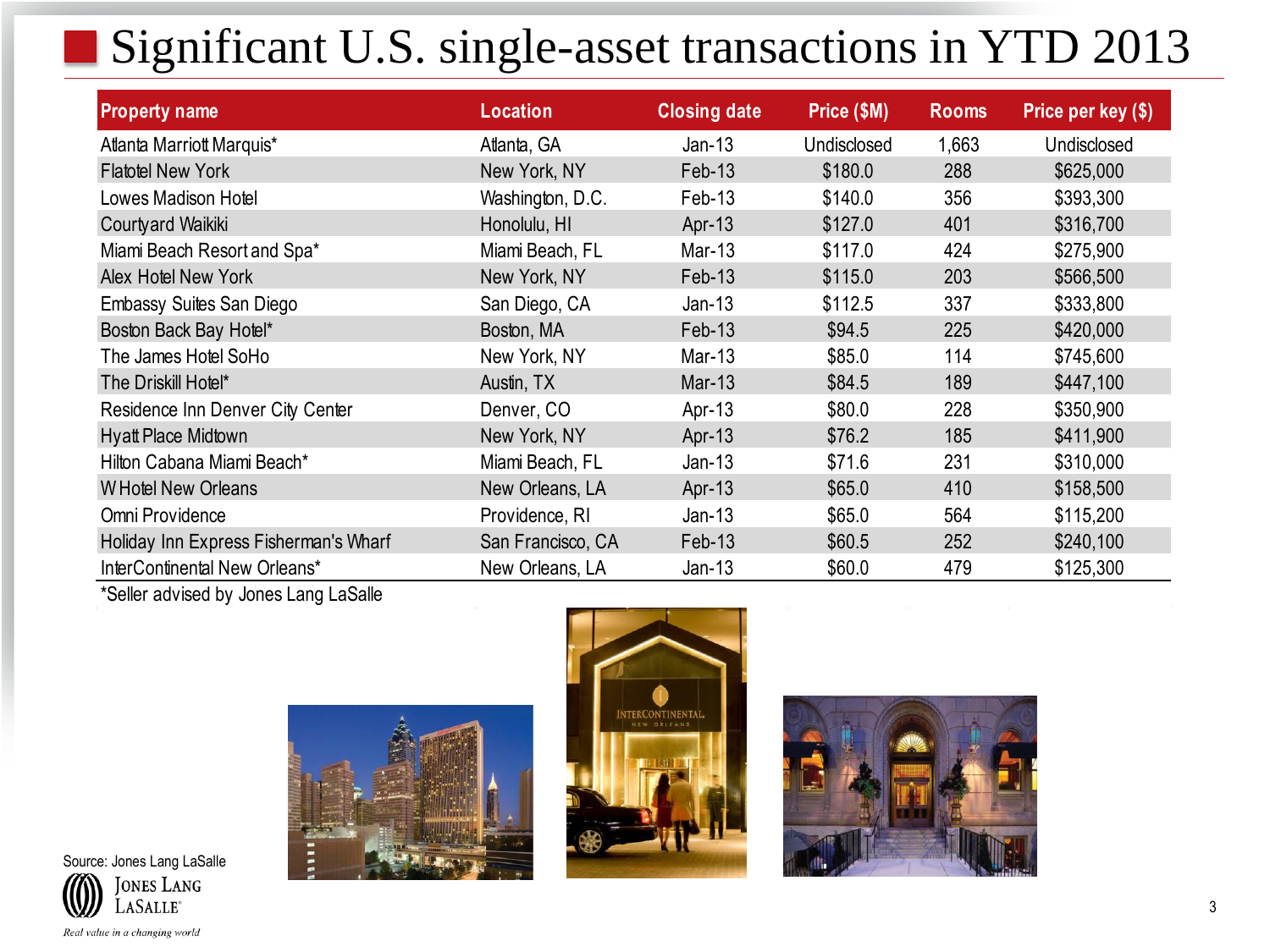#### **Private equity dominates acquisitions in Q1 2013**



Real value in a changing world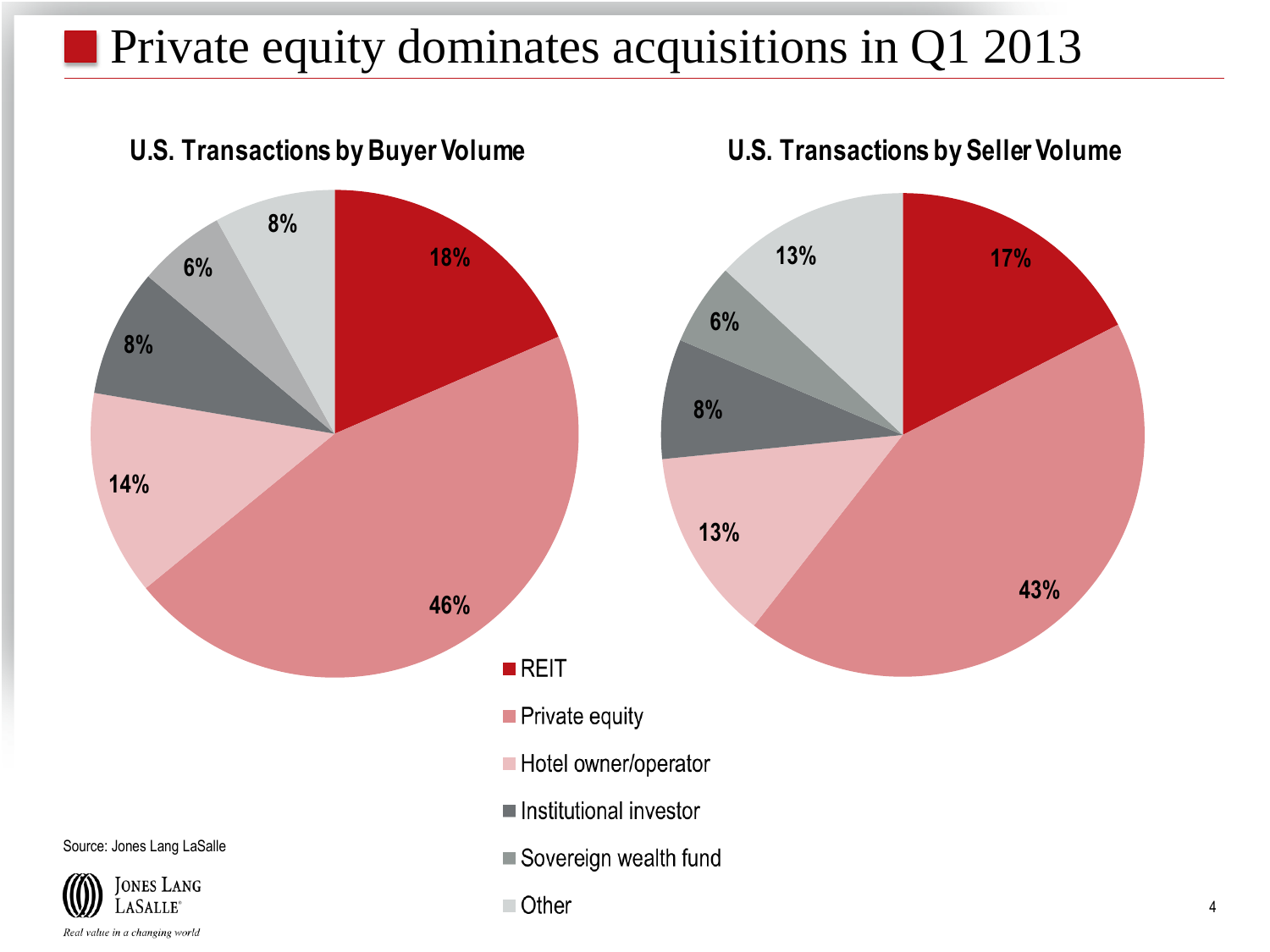#### **Off-shore investment into U.S. hotel market**



#### **Investment Targets:**

- Coastal gateway markets
- Urban locations and resorts
- Institutional quality assets, often unbranded
- Single assets

Source: Jones Lang LaSalle

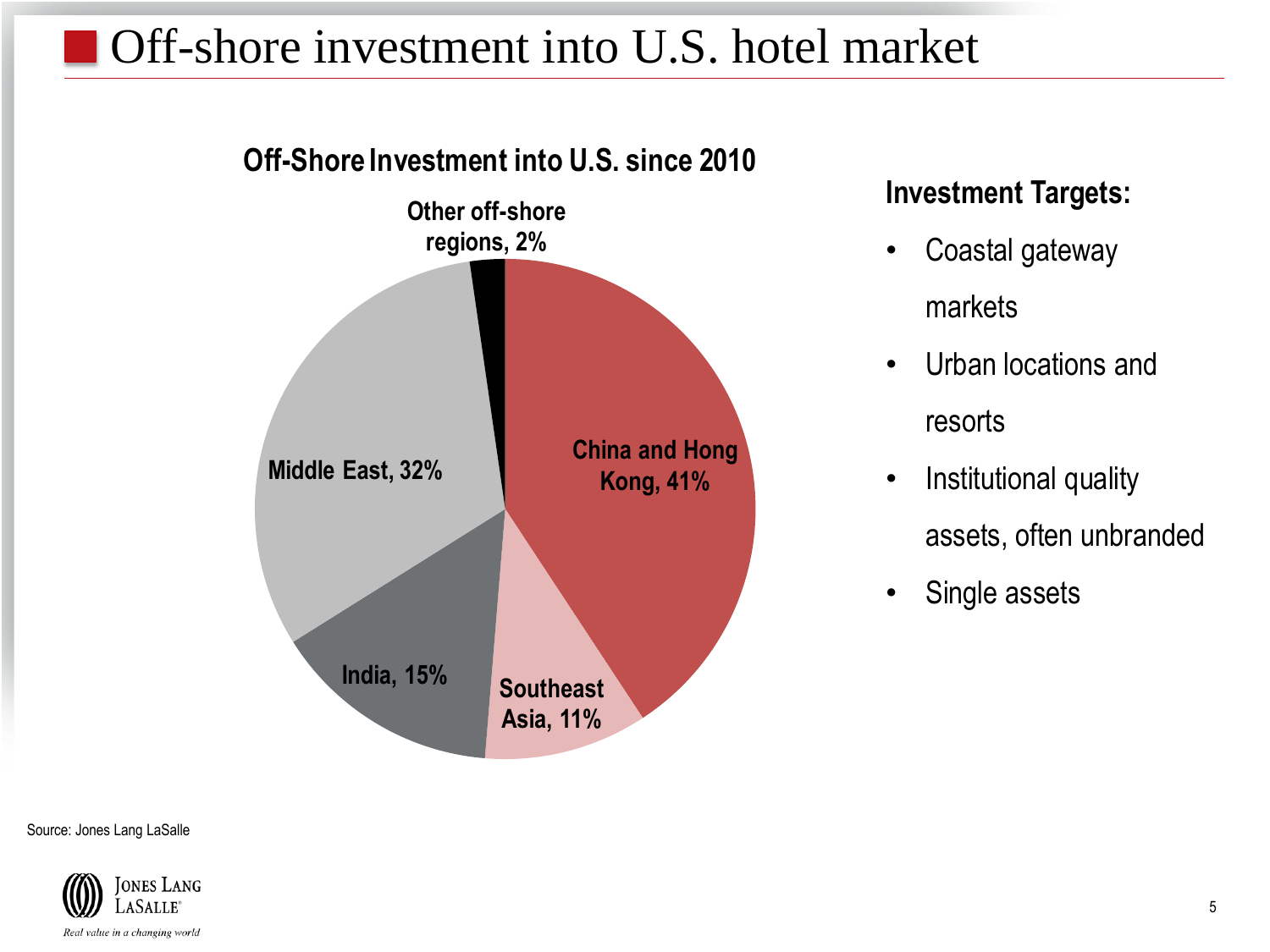## Hotel ownership increasingly consolidated



Source: Jones Lang LaSalle, Hotel Business, NREI, companies' websites Note: data above is based only on the ten largest hotel owners (by room count) for the given time periods

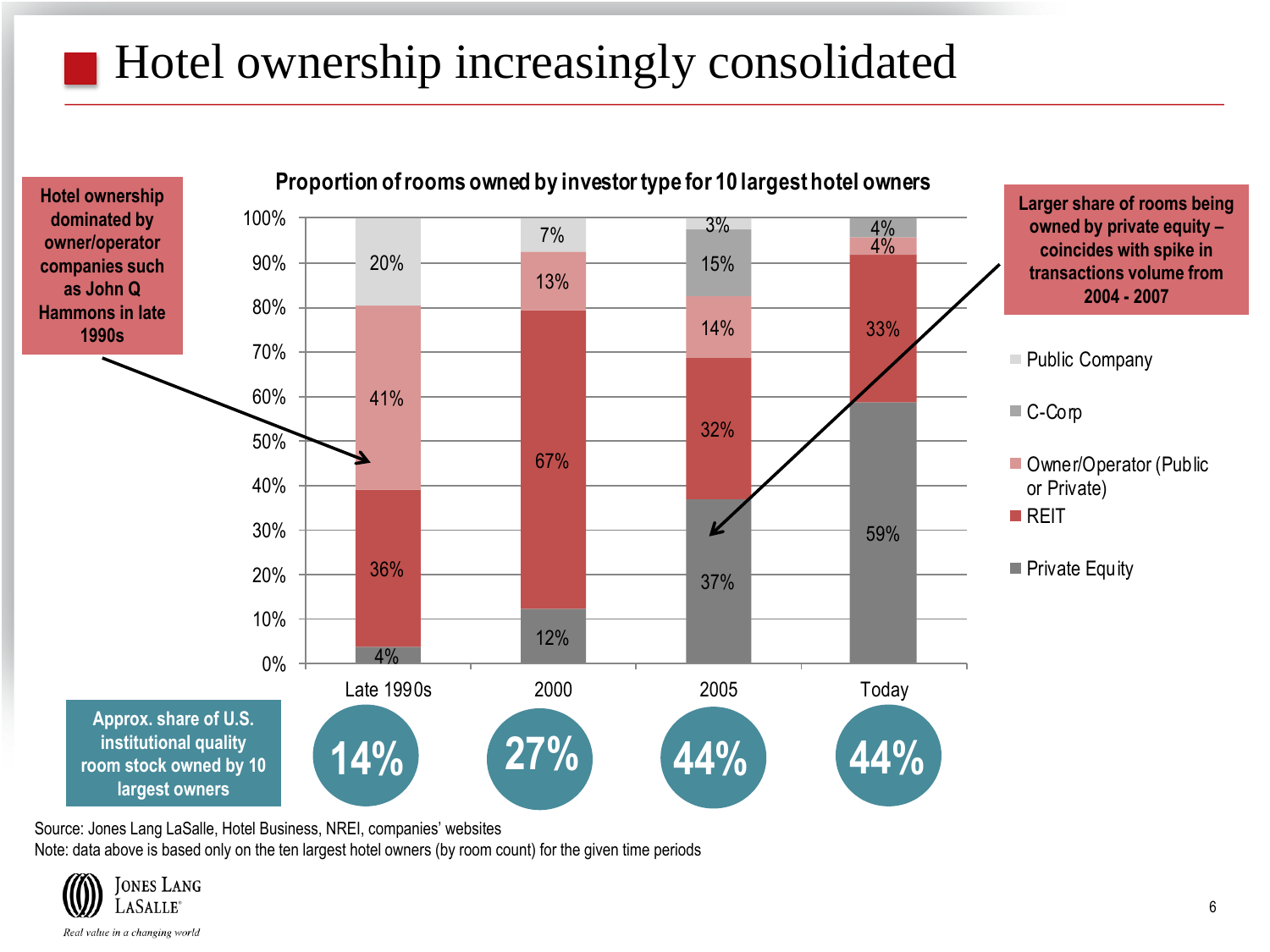#### U.S. average hotel investment yields

According to client survey, yields continue to narrow indicating value increases



Average leveraged IRR for new acquisition **Average cap rate (initial yield)** for new acquisition

Source: Jones Lang LaSalle; From the Hotel Investor Sentiment Survey Data through October 2012

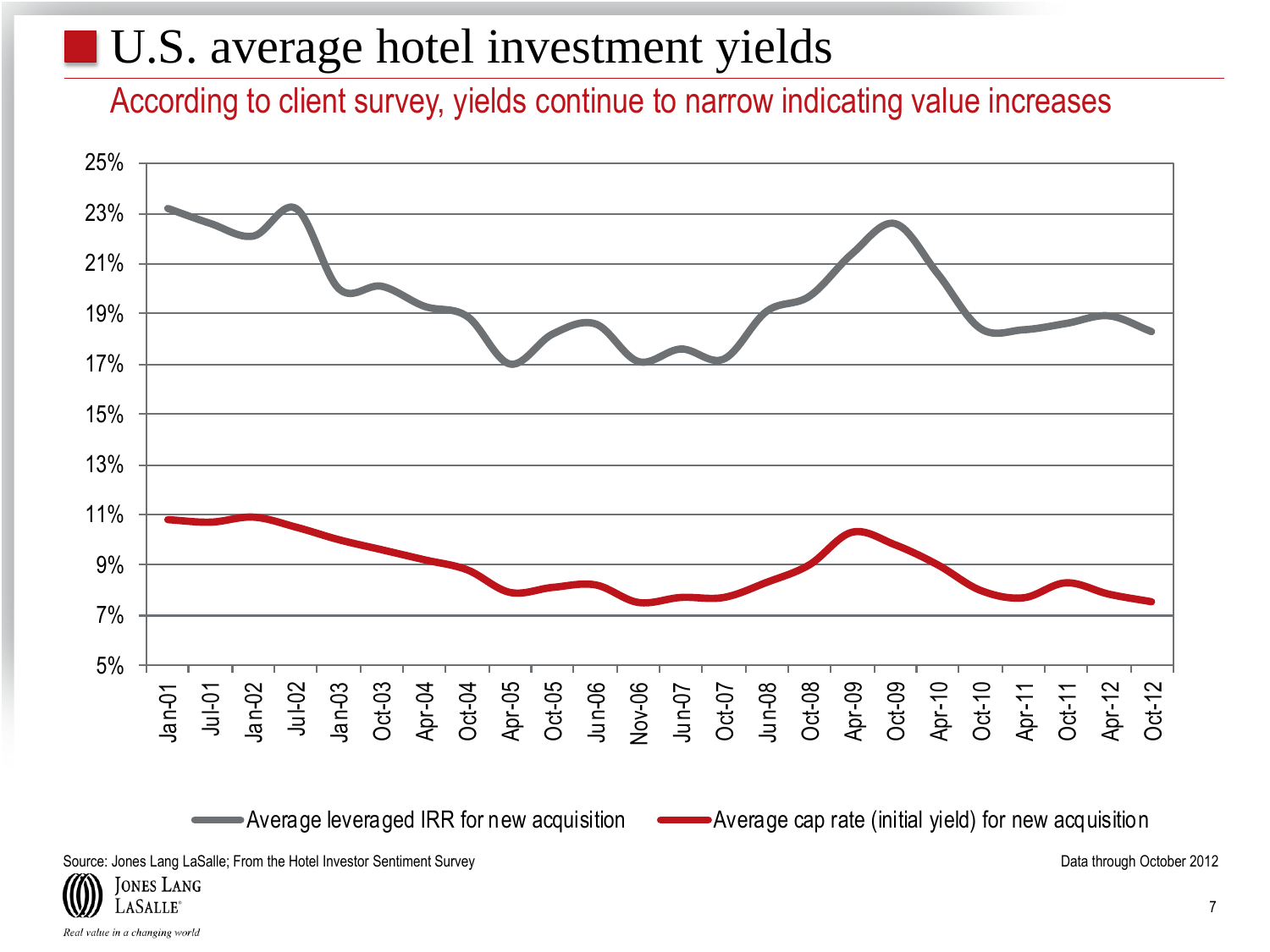#### **Current REIT and C-Corp metrics**

| Lodging REIT and C-Corp key T-12 operating and balance sheet data |                 |                                    |                    |                 |                       |                               |                                          |                           |                           |            |                                  |                                             |                                            |
|-------------------------------------------------------------------|-----------------|------------------------------------|--------------------|-----------------|-----------------------|-------------------------------|------------------------------------------|---------------------------|---------------------------|------------|----------------------------------|---------------------------------------------|--------------------------------------------|
| T-12 Data as of Q1 2013                                           | <b>Ticker</b>   | <b>EBITDA</b><br>multiple<br>2013E | $T-12$ cap<br>rate | Revenue<br>(SM) | <b>EBITDA</b><br>(SM) | <b>Net income</b><br>$(SM)^*$ | <b>Share price</b><br>as of<br>4/23/2013 | <b>Market cap</b><br>(SM) | <b>Total debt</b><br>(SM) | Cash (\$M) | <b>Enterprise</b><br>value (\$M) | <b>Enterprise</b><br>value / Owned<br>rooms | Total debt /<br><b>Enterprise</b><br>value |
| <b>REITs</b>                                                      |                 |                                    |                    |                 |                       |                               |                                          |                           |                           |            |                                  |                                             |                                            |
| <b>HOST HOTELS &amp; RESORTS INC</b>                              | <b>HST</b>      | 14.0X                              | 5.0%               | 5.303.0         | 1,125.0               | 912.9                         | 18.02                                    | 13.095.1                  | 5.411.0                   | 417.0      | 18.089.1                         | 305.946.7                                   | 30%                                        |
| <b>HOSPITALITY PROPERTIES TRUST</b>                               | <b>HPT</b>      | 12.4X                              | 7.0%               | 1.297.3         | 552.3                 | 500.4                         | 28.43                                    | 3.972.7                   | 2,722.4                   | 20.0       | 7,132.5                          | 166,337.3                                   | 38%                                        |
| SUNSTONE HOTEL INVESTORS INC                                      | <b>SHO</b>      | 15.3X                              | 5.4%               | 897.1           | 229.7                 | 193.8                         | 12.24                                    | 1,943.4                   | 1.406.3                   | 157.2      | 3,583.7                          | 316.781.4                                   | 39%                                        |
| <b>LASALLE HOTEL PROPERTIES</b>                                   | LH <sub>O</sub> | 13.7X                              | 5.7%               | 886.5           | 261.6                 | 226.1                         | 25.97                                    | 2,481.1                   | 1,148.8                   | 19.8       | 3,947.6                          | 464,420.3                                   | 29%                                        |
| <b>HERSHA HOSPITALITY TRUST</b>                                   | HT              | 13.5X                              | 4.9%               | 358.2           | 115.2                 | 100.9                         | 5.91                                     | 1.174.4                   | 792.7                     | 69.1       | 2.073.1                          | 202.016.9                                   | 38%                                        |
| ASHFORD HOSPITALITY TRUST                                         | AHT             | 8.3X                               | 6.8%               | 945.8           | 243.6                 | 205.7                         | 12.56                                    | 856.0                     | 2,339.4                   | 185.9      | 3,009.7                          | 147.113.6                                   | 78%                                        |
| <b>STRATEGIC HOTELS &amp; RESORTS</b>                             | <b>BEE</b>      | 15.4X                              | 3.8%               | 808.3           | 153.6                 | 121.3                         | 8.01                                     | 1,636.5                   | 1.322.3                   | 80.1       | 3,158.3                          | 459.520.4                                   | 42%                                        |
| <b>FELCOR LODGING TRUST INC</b>                                   | <b>FCH</b>      | 14.2X                              | 4.7%               | 936.9           | 169.7                 | 132.3                         | 5.97                                     | 741.0                     | 1,630.5                   | 45.7       | 2,817.7                          | 120,746.8                                   | 58%                                        |
| DIAMONDROCK HOSPITALITY CO                                        | <b>DRH</b>      | 14.4X                              | 5.0%               | 757.2           | 174.4                 | 144.1                         | 9.80                                     | 1.915.1                   | 988.7                     | 9.6        | 2.894.2                          | 270.488.0                                   | 34%                                        |
| <b>CHESAPEAKE LODGING TRUST</b>                                   | <b>CHSP</b>     | 13.6X                              | 4.7%               | 278.3           | 81.1                  | 70.0                          | 23.33                                    | 1.133.2                   | 405.2                     | 33.2       | 1.505.3                          | 521.039.9                                   | 27%                                        |
| PEBBLEBROOK HOTEL TRUST                                           | <b>PEB</b>      | 15.0X                              | 3.0%               | 380.7           | 82.1                  | 66.9                          | 26.33                                    | 1,609.6                   | 468.5                     | 85.9       | 2,217.2                          | 480,427.2                                   | 21%                                        |
| <b>CHATHAM LODGING TRUST</b>                                      | <b>CLDT</b>     | 11.5X                              | 4.5%               | 100.5           | 29.2                  | 25.1                          | 18.28                                    | 321.3                     | 239.2                     | 4.5        | 556.1                            | 230.350.2                                   | 43%                                        |
| <b>RLJ LODGING TRUST</b>                                          | <b>RLJ</b>      | 13.2X                              | 5.4%               | 854.2           | 253.9                 | 219.7                         | 22.55                                    | 2,767.6                   | 1,413.7                   | 115.9      | 4.065.4                          | 198,428.0                                   | 35%                                        |
| SUMMIT HOTEL PROPERTIES INC                                       | <b>INN</b>      | 11.4X                              | 3.7%               | 189.9           | 46.6                  | 39.0                          | 10.05                                    | 758.2                     | 312.6                     | 14.0       | 1,056.9                          | 145,883.1                                   | 30%                                        |
| <b>Weighted average</b>                                           |                 | 13.5X                              | 5.3%               |                 |                       |                               | \$17.85                                  |                           |                           |            |                                  |                                             |                                            |
| C-Corps                                                           |                 |                                    |                    |                 |                       |                               |                                          |                           |                           |            |                                  |                                             |                                            |
| MARRIOTT INTERNATIONAL-CL A                                       | <b>MAR</b>      | 12.9X                              | 3.8%               | 11.814.0        | 1.085.0               | 612.4                         | 41.80                                    | 13,103.3                  | 2,936.0                   | 88.0       | 15,951.3                         | N/A                                         | 18%                                        |
| STARWOOD HOTELS & RESORTS                                         | <b>HOT</b>      | 11.4X                              | 6.7%               | 6,321.0         | 1,151.0               | 898.2                         | 61.93                                    | 11,997.0                  | 1,808.0                   | 305.0      | 13,500.0                         | N/A                                         | 13%                                        |
| INTERCONTINENTAL HOTELS-ADR                                       | <b>IHG</b>      | 11.4X                              | 7.3%               | 1,835.0         | 708.0                 | 634.6                         | 28.64                                    | 7,645.6                   | 1,258.0                   | 195.0      | 8,708.6                          | N/A                                         | 14%                                        |
| WYNDHAM WORLDWIDE CORP                                            | <b>WYN</b>      | 11.3X                              | 6.6%               | 4,534.0         | 1,052.0               | 870.6                         | 64.25                                    | 8.778.8                   | 4,562.0                   | 195.0      | 13,145.8                         | N/A                                         | 35%                                        |
| CHOICE HOTELS INTL INC                                            | <b>CHH</b>      | 15.3X                              | 5.2%               | 691.5           | 201.4                 | 173.7                         | 44.69                                    | 2,596.7                   | 855.3                     | 134.2      | 3,317.9                          | N/A                                         | 26%                                        |
| <b>HYATT HOTELS CORP - CLA</b>                                    | H.              | 11.5X                              | 4.6%               | 3,949.0         | 512.0                 | 354.0                         | 41.34                                    | 6,831.5                   | 1,233.0                   | 413.0      | 7,651.5                          | N/A                                         | 16%                                        |
| <b>Weighted average</b>                                           |                 | 12.0X                              | 5.7%               |                 |                       |                               | \$49.16                                  |                           |                           |            |                                  |                                             |                                            |

\*Reserve for replacement of 4% of revenue deducted Source: Bloomberg, Jones Lang LaSalle

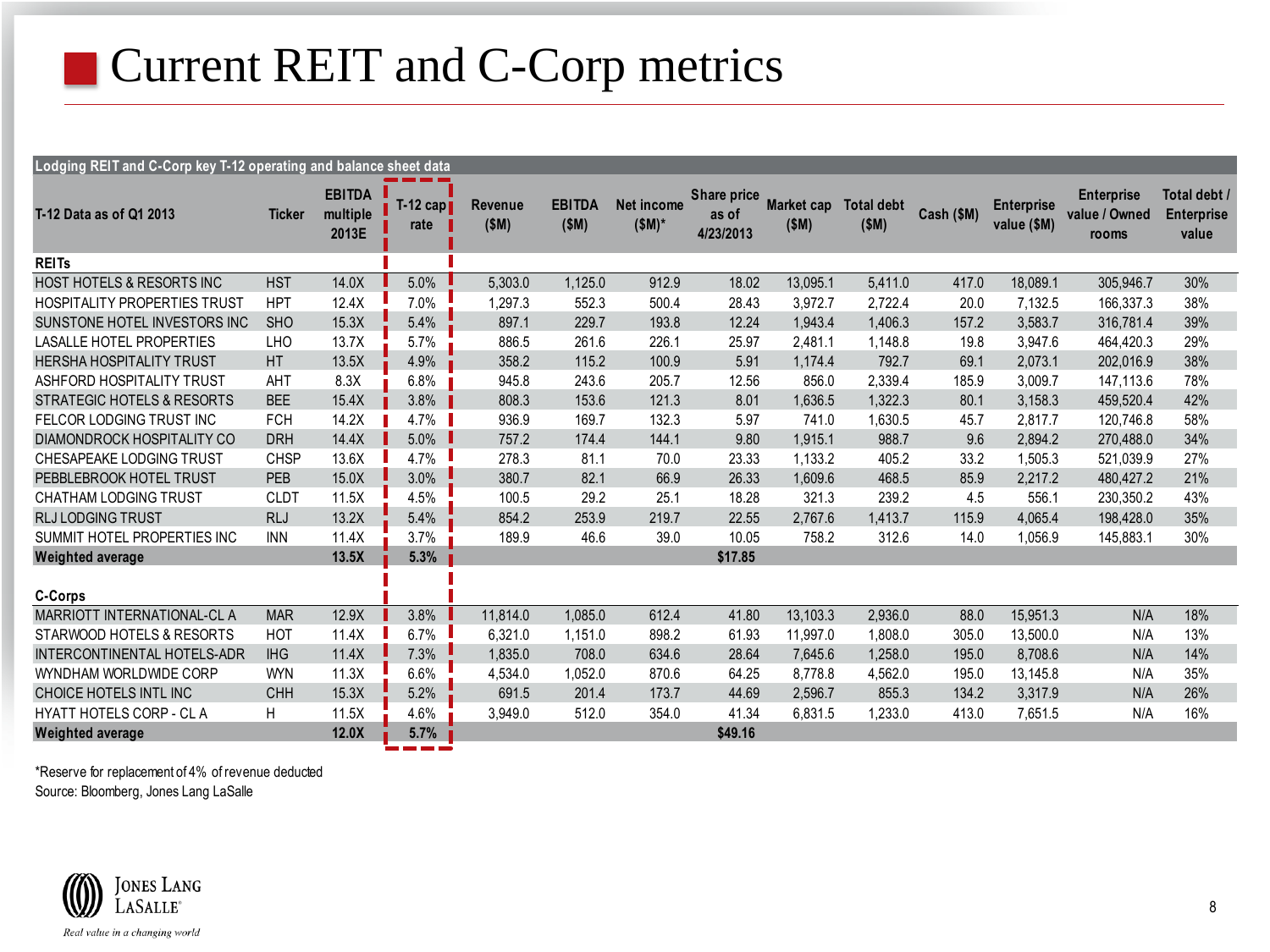#### A closer look at the new supply coming in

**U.S. Lodging Supply % Change Upper**  4.5% **Upscale/ Luxury Upscale 7,000 16,000**  4.0% **Unbranded** 3.5% **87,000 Total:**  3.0% **277,000 rooms** 2.5% **Select Service** 2.0% **167,000**  1.5% 1.0% **Value of Expected Hotel Openings through 2017 Luxury** 0.5% **\$3.1 Upper Upscale/**  0.0% **Upscale \$3.3 Total:**  -0.5% **Unbranded** 1985 1984 1980 1980 1905 1904 1900 1900 1910 1911 1911 1912 **\$40.2**  1990 **\$16.0 billionSelect Service** Pipeline building only slowly; and remains well below long-**\$17.8** term average; will underpin performance of existing hotels

Source: Jones Lang LaSalle, Smith Travel Research



**Expected Room Openings through 2017**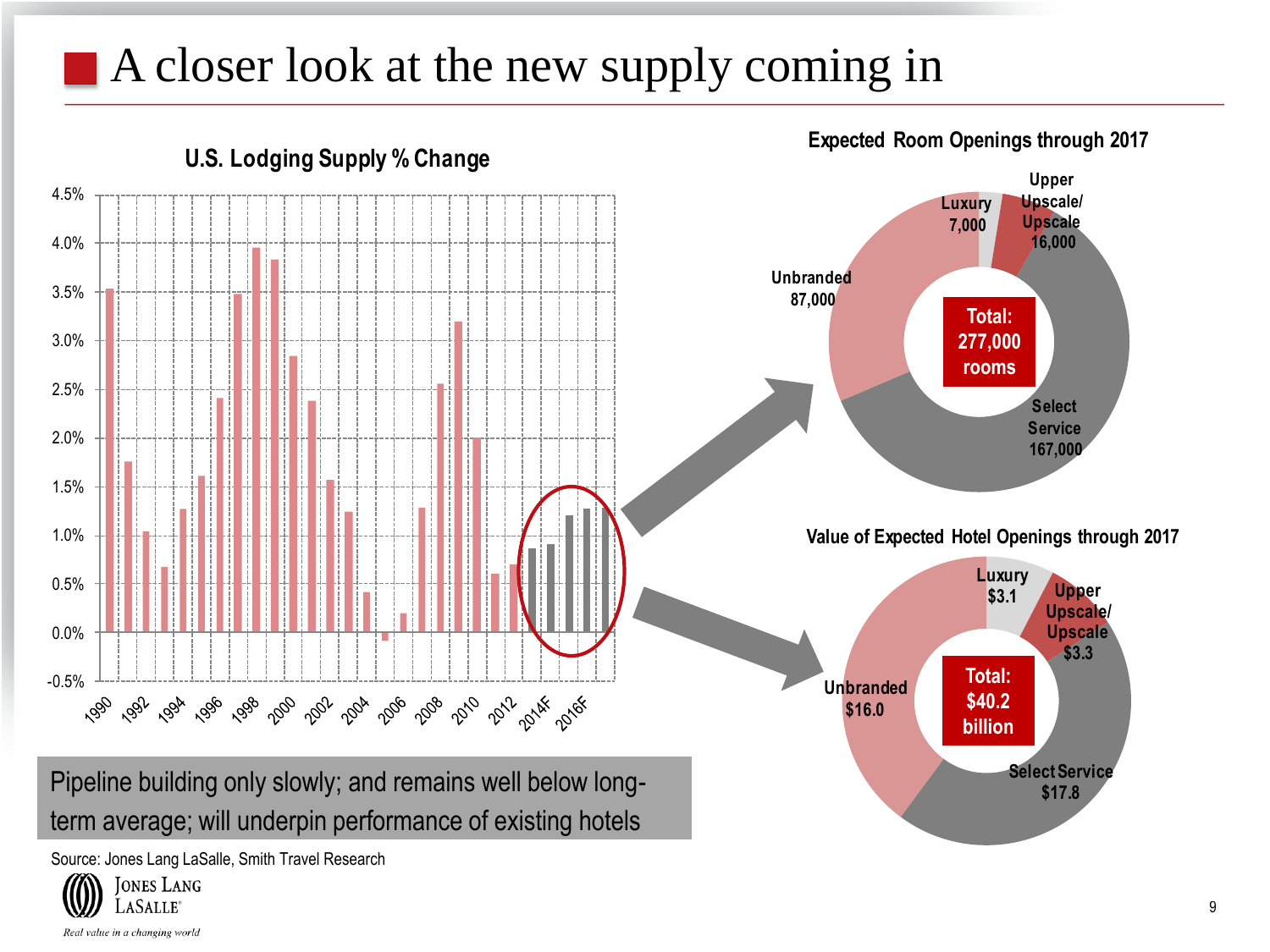# Buyers are paying less than developers are building for.

Average transactions (acquisitions price) in 2012

**\$105,000 per key**

Average development cost of all projects in new (odds adjusted) supply pipeline

**\$145,000 per key**

#### **Overbuilt or Under-demolished?**



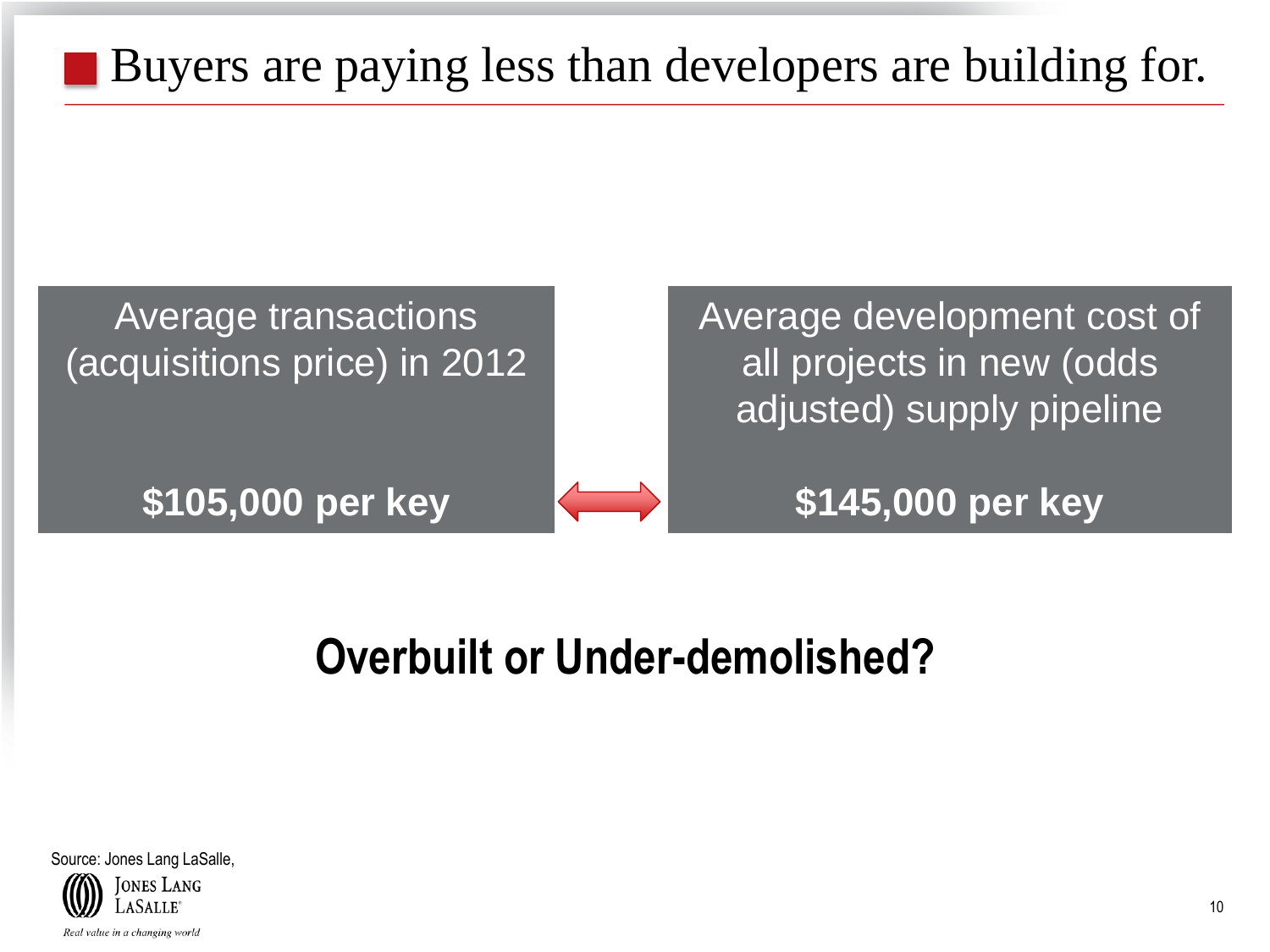#### **Hotel financing continues its strong run**

- **Hotel debt markets have continued to gain momentum.**
- **Barring any major setbacks in economy, hotel lending will continue to remain strong through 2013.**
- **Hotels with strong sponsorship and solid performance or good stories are well positioned to obtain competitively bid financing.**
- **The number of active lenders seeking hotel product has increased dramatically due to higher yields.**
- **Resurgence in hotel lending is driven by securitized market: The volume of securitized lending increased 70 percent in 2012 and 2013 is poised to continue seeing growth.**
- **CMBS lenders increased their allocations to hospitality product by 2x.**
- **Insurance companies, domestic and foreign banks and debt funds ramping up their hotel lending programs to offer competitive terms**.
- **Interest rates and indices expected to remain low resulting in an environment where lenders are able to obtain outsized spreads and still offer compelling rates.**

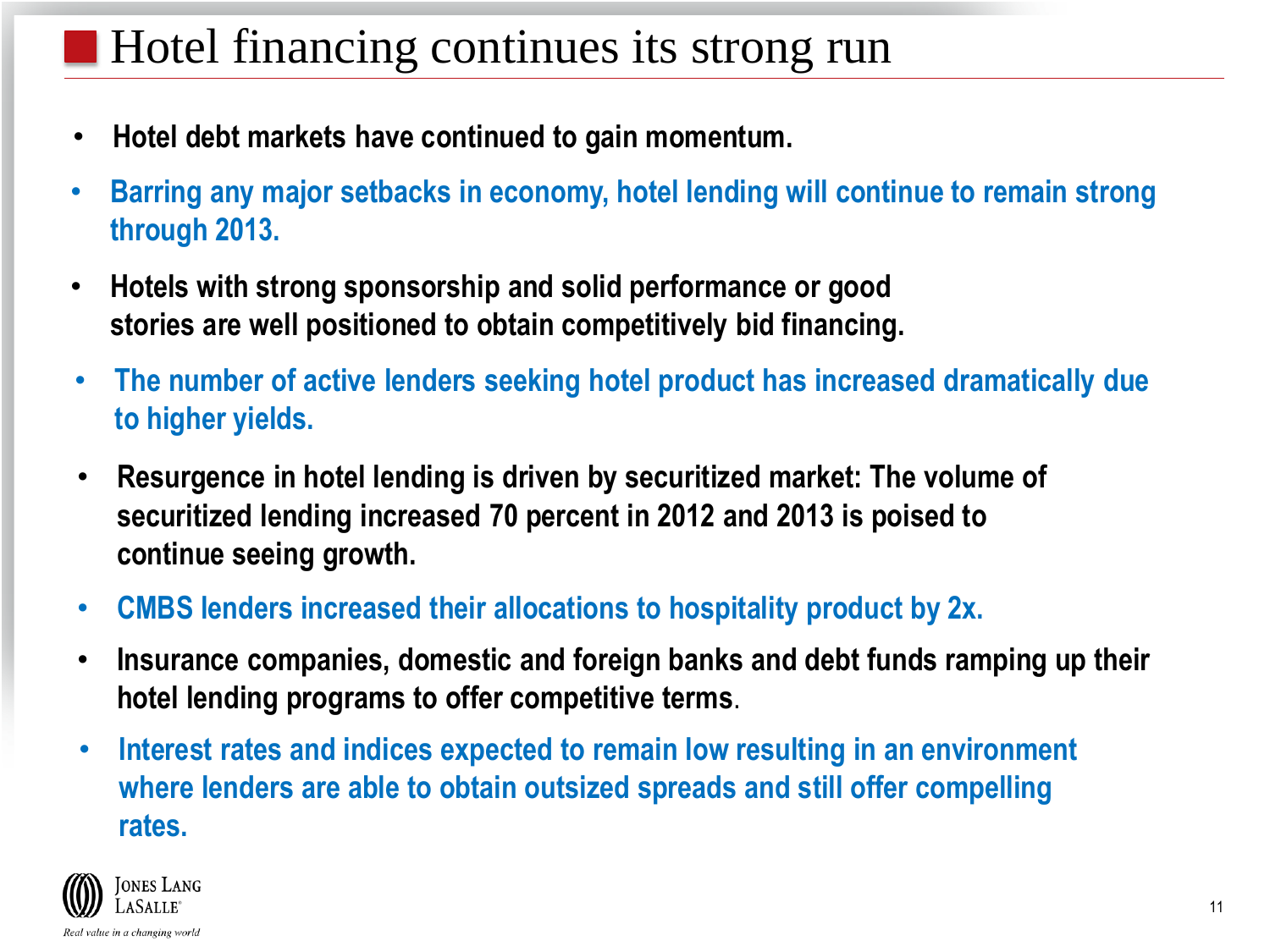#### Debt Yields for JLL Financing Transactions 2012

 **Nearly 55% of our transactions had a debt yield of 10% or greater, but…**

| <b>Debt Yield</b> | <b>Number of Transactions</b> |
|-------------------|-------------------------------|
| Sub 5.0%          | 2                             |
| 5.0%-5.99%        |                               |
| 6.0%-6.99%        |                               |
| 7.0%-7.99%        | 2                             |
| 8.0%-8.99%        |                               |
| 9.0%-9.99%        |                               |
| 10.0%-10.99%      | 5                             |
| 11.0%-11.99%      | 5                             |
| 12% and above     | 2                             |
| <b>Total</b>      | 22                            |

 **…that means almost half of the transactions we closed had a debt yield of less than 10%.**

| <b>Debt Yield</b> | <b>Percent of Total</b> |
|-------------------|-------------------------|
| Sub 5.0%          | 9.1%                    |
| 5.0%-5.99%        | 0.0%                    |
| 6.0%-6.99%        | 4.5%                    |
| 7.0%-7.99%        | 9.1%                    |
| 8.0%-8.99%        | 18.2%                   |
| 9.0%-9.99%        | 4.5%                    |
| 10.0%-10.99%      | 22.7%                   |
| 11.0%-11.99%      | 22.7%                   |
| 12% and above     | 9.1%                    |
| <b>Total</b>      | 100.0%                  |





Real value in a changing world







Debt Yield Range for 2012 JLL HIB Transactions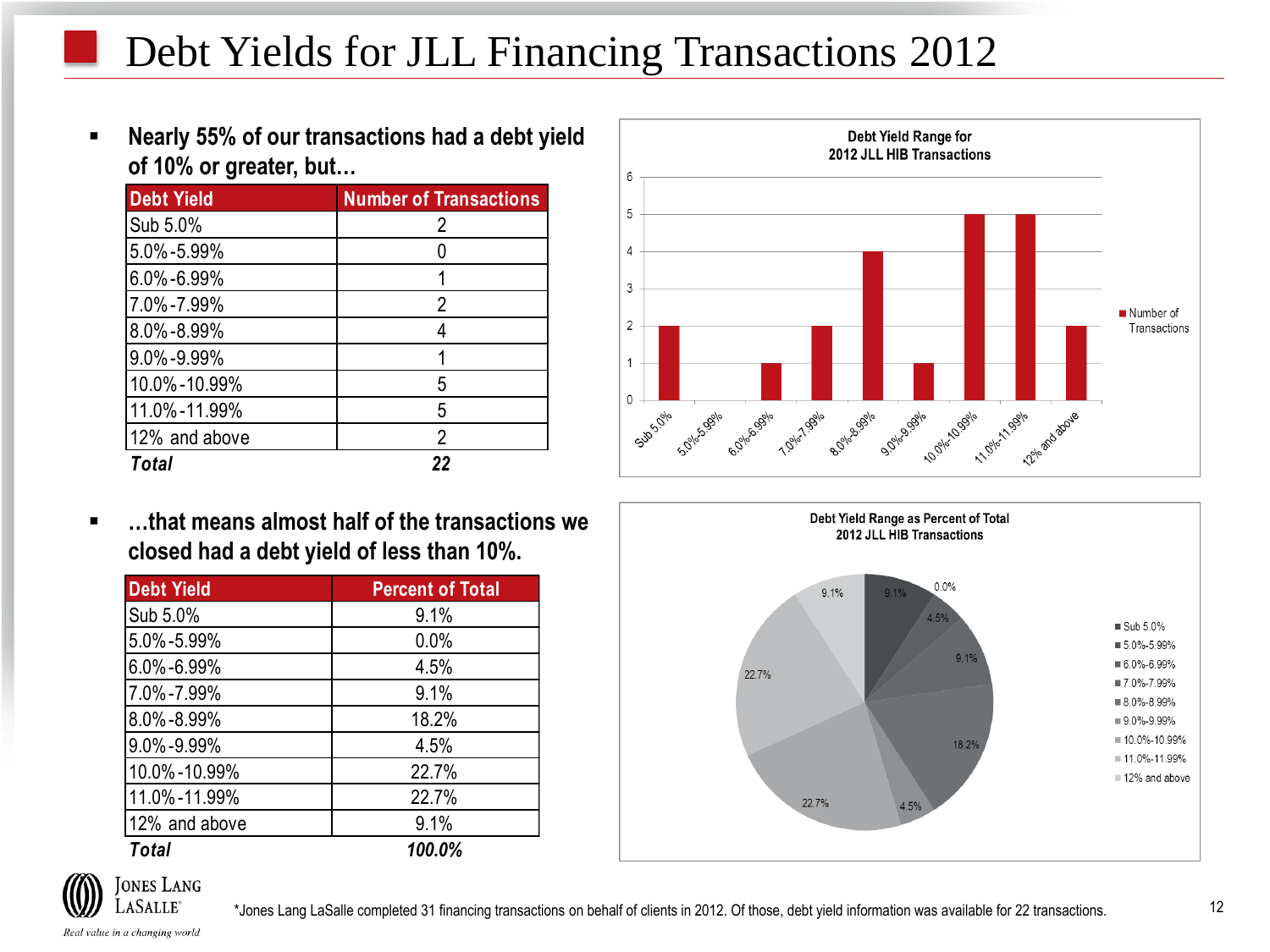# Key drivers of hotel transaction volumes going forward

- 1. Industry fundamentals
- 2. Availability and cost of capital
- 3. REITs' stock prices
- **4. Amount of product on the market?**
- 5. Hotel ownership composition

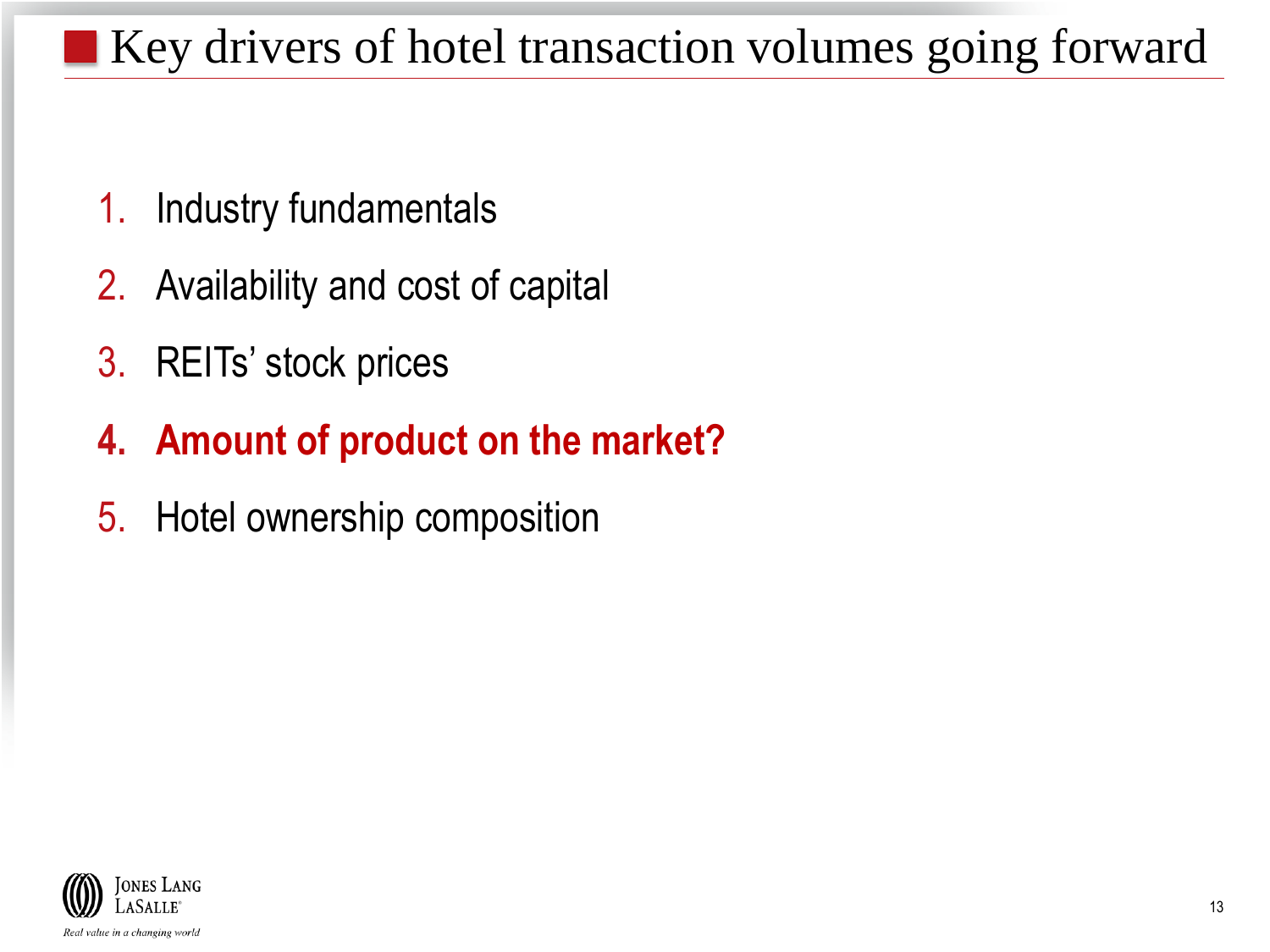# A closer look at who's buying over the next five years